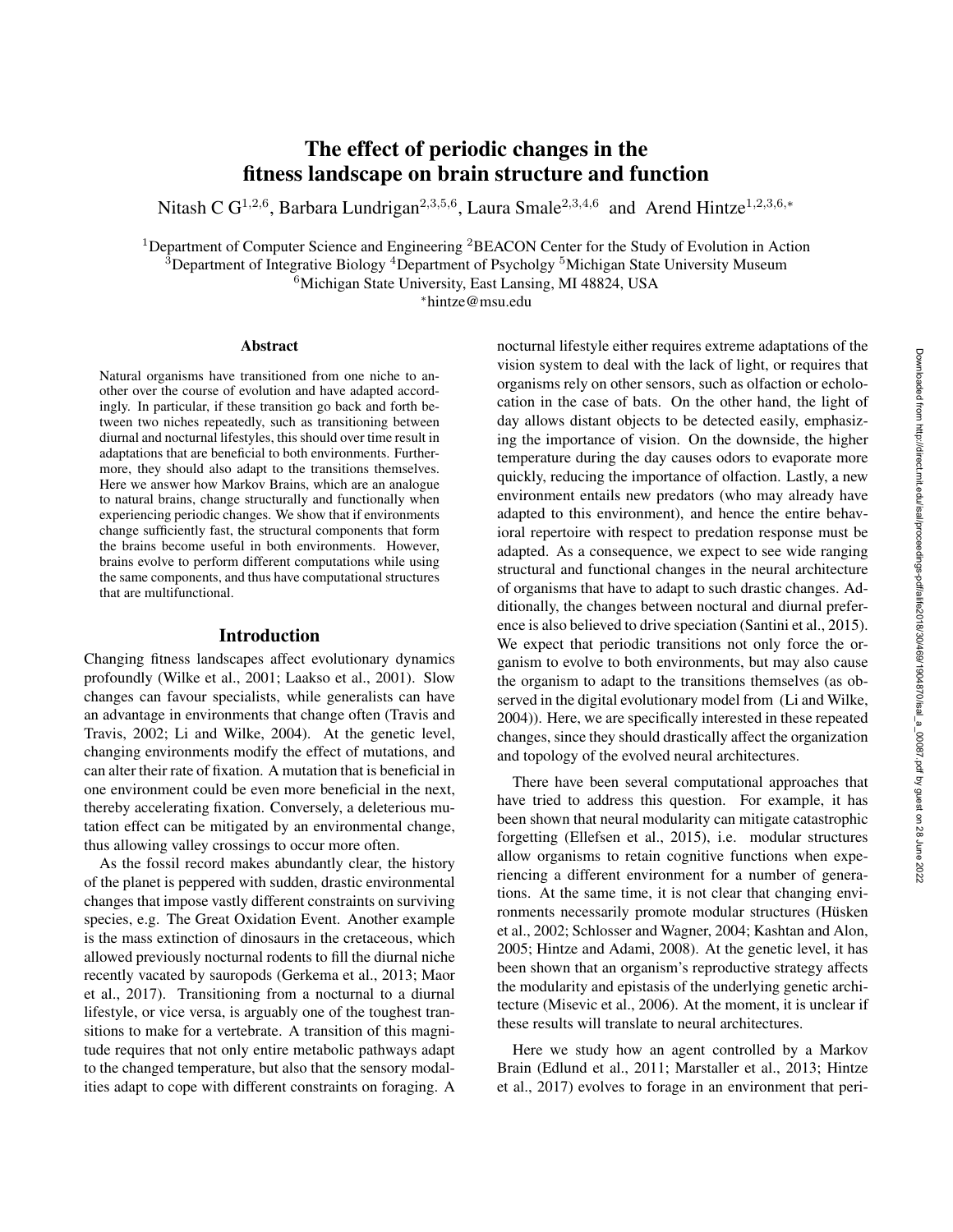odically changes over the course of evolution. In one environment, the agent can "see" the food, while in the other the agent can only "smell" the food. We show that periodic transitions cause agents to rearrange their neural architecture in such a way that their structural components become useful in both environments - a phenomenon we term *structural amalgamation*. However, we also show that the structurally amalgamated brains do not create functionally overlapping modules. The brain states that an agent experiences are mostly unique to each environment, and are not shared between environments; the degree to which functional states are shared we term *functional amalgamation*.

## Materials and Methods

#### Evolutionary Framework

All experiments were performed using the MABE (Bohm et al., 2017) framework. This allows us to evolve different neural substrates, in different environments, and using different selection methods, and allows the results of these experiments to be compared directly. The specific MABE modules used in these experiments are detailed below.

## Markov Brains

Using natural organisms for an evolutionary experiment such as we are going to perform here, would be extremely time consuming, inconvenient, and costly. As an alternative, we use evolvable Markov Brains (MBs) (Edlund et al., 2011; Marstaller et al., 2013), which are networks that can be composed of probabilistic and deterministic logic gates (for a detailed technical description of Markov Brains see (Hintze et al., 2017)). Here we only use deterministic gates. Each MB is encoded by a genome, which contains genes, and each gene encodes one of the logic gates by specifying what function it performs and how it connects to other gates, the sensors, and the actuators of the agent the MB controls. Figure 1 shows the schematic of an MB, and Figure 2 shows the encoding that is used to construct MBs from the genome. Among other applications, MBs have been used to understand the evolution of animal behavior (Olson et al., 2013), decision making (Kvam et al., 2015), and rates of evolutionary adaptation in different contexts (Schossau et al., 2016). These MBs are used to control an agent that interacts with the environment using different kinds of sensors, actuators, and internal machinery. We study how these MBs respond to evolutionary pressures, as an abstract model of a natural brain. Clearly, neurons, tissues, sensory cells, and muscles are very different from logic gates and the binary sensors and actuators we use here. However, the analogy between these systems can be drawn on a different level; both systems have components that are involved in different processes, and we are interested in how evolution affects how these components are used, and in turn how their use affects their future evolution. In natural organisms we can ablate cells (say in

the visual cortex), and observe if the loss of these cells modulates behavior. Similarly, we can toggle logic gates on and off (like a cell ablation or genetic knockout), which allows us to draw analogous conclusions about the function of those logic gates. As a consequence, our results will not make specific implications about natural neural architecture, but rather how functionality is distributed over the components optimized by selection.



Figure 1: Schematic view of a Markov Brain Network. The sensory inputs, hidden states, and motor outputs at time point  $t$  at the top are read by two gates. The result of their computation propagates to new states at time point  $t + 1$ . In case two gates try to write into the same state, their outputs will be integrated by applying a logical OR operation.



Figure 2: Encoding of a Markov Brain. A string of numbers is used as the genome. The genome is read from end to end, and specific pairs of numbers (42,213 for deterministic logic gates) indicate the start of a "gene". Each gene encodes the connections of one logic gate: red sites are used for the number of inputs, green for the number of outputs , blue for the actual addresses of the states the gate reads from, and yellow for the actual addresses of the states the gate writes into. The remaining cyan colored sites are used to specify the logic of the gate.

#### Environment

Agents are tasked with solving a foraging problem and their performance is measured by how much food they can collect over a specified period of time. The environment is a square 2D grid with periodic boundary conditions (effectively turning the grid into a torus). There are 20 pieces of food randomly distributed over the grid, and the size of the grid is  $10 \times 10$ . When an agent is directly on top of a resource, it can consume it. To keep the quantity of food constant, each time a food is consumed, a new piece of food is placed randomly into the environment on an empty space. An agent can take one of 4 different actions at every time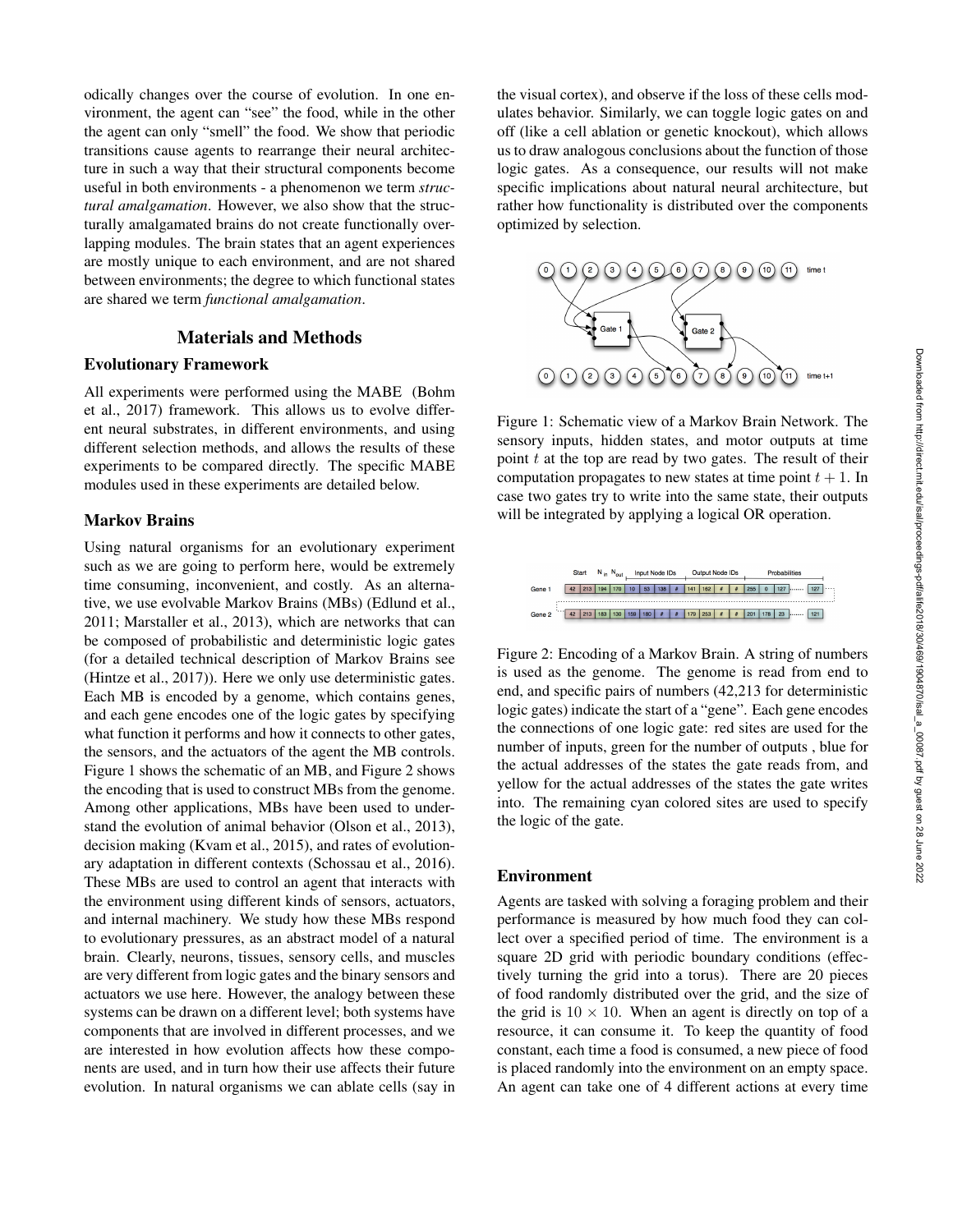

Figure 3: Environment types as perceived by an agent. An agent is represented by a squiggle and food by a star. The Day panel shows the agent's line of sight with blue squares. The Night panel similarly shows the region that can be smelled by the agent with blue squares. The sensors that light up in the respective environments are shown below each panel.

step, namely, move forward, turn 45 degrees left or right, or attempt to consume food, which is only successful if food is directly under them. The environment can be of two different types, which we call *day* and *night*. During the *day*, agents can see food and not smell the food, while during the *night*, agents can only smell food and not see it. Sensors are implemented as four separate binary inputs for each type of environment. In the case of vision, the sensors light up if the agent is directly facing the food, and within 4 steps of the food. The number of sensors that light up is equal to 4 minus the number of steps from the closest food (see Figure 3 day). In the case of olfaction, the sensors light up if the agent is within a Manhattan distance of 4 from the food, in any direction. Similarly to the *day* environment sensors, the number of sensors that light up in the *night* environment is equal to 4 minus the Manhattan distance to the closest food (see Figure 3 night). In either environment, if all the corresponding sensors of an agent light up, this indicates that the agent is standing directly on top of the food. This allows agents to have similar sensory information that correspond to both the environmental types.

Agents experience an environment for 100 time-steps and can collect food during this time. The environment can technically change from *day* to *night* in two different ways: either during the lifetime of the agent, which allows them to experience both types of environments during their lifetime, or only over generational time-scales. Here we are interested in the changes to the neural architecture and topology resulting from generational changes to the environment, and as a result, individual agents will only ever encounter a single type of environment during their lifetimes.

## Selection Method

Populations of agents were allowed to evolve for 10,000 generations in periodically cycling environments. At each generation, agents were selected to propagate offspring to the next generation, proportionally to their ability to collect food, which implements a Moran process (Moran, 1958).

### Amalgamation

To understand how the architecture and function of the evolved MBs are affected by the periodic environmental changes, we perform two kinds of analyses on these agents.

#### Knockout Experiments and Structural Amalgamation

After agents were allowed to evolve, their performance along the line of decent (LOD) (Lenski et al., 2003) (the path from a random organism in the final population traced over its ancestry, back to the start population), was reconstructed. Each agent on the LOD was then tested 50 times over 500 time steps, both in a purely day environment and in a purely night environment in order to more accurately assess an individual's ability to forage in these different types of environments. This also defined the baseline of performance for subsequent knockout experiments.

Each agent has a set of logic gates that define what we call *structural components*. Obviously each gate also conveys a function, but we assess the functional contribution differently (see functional amalgamation). After all, different functions could be implemented on the same computational structure, analogous to how computers are capable of running different programs using the same hardware. We test the contribution of each gene by sequentially removing one gate after another and testing how the agent performs in both the day and night environments. The loss (or gain) in performance, for each individually knocked out component, defines the extent to which it is involved in computations pertaining to the day or night type of environment, and to what degree this gene is involved in both computations.

Modularity measures the degree of connectivity of a component within a module as opposed to its connectivity to the remaining components. Since evolved MBs have to solve at most two tasks, we would a priori expect them to have either one or two modules. However, typical modularity measures do not differentiate between having only one module or no modules at all (for an elaboration on this topic see (Hintze and Adami, 2010)). We will therefore quantify the "Amalgamation" of the evolved brains and not the modularity. Specifically, we want to quantify to what degree the genes that determine the function and connectivity of logic gates in MBs, are involved in diurnal or nocturnal foraging, and if they are needed in both environments.

If all gates are used in both environments we argue that the brain is fully amalgamated. To that end, performance was measured in both environments as  $W_{day}$  and  $W_{night}$ . After that, each component was knocked out one after an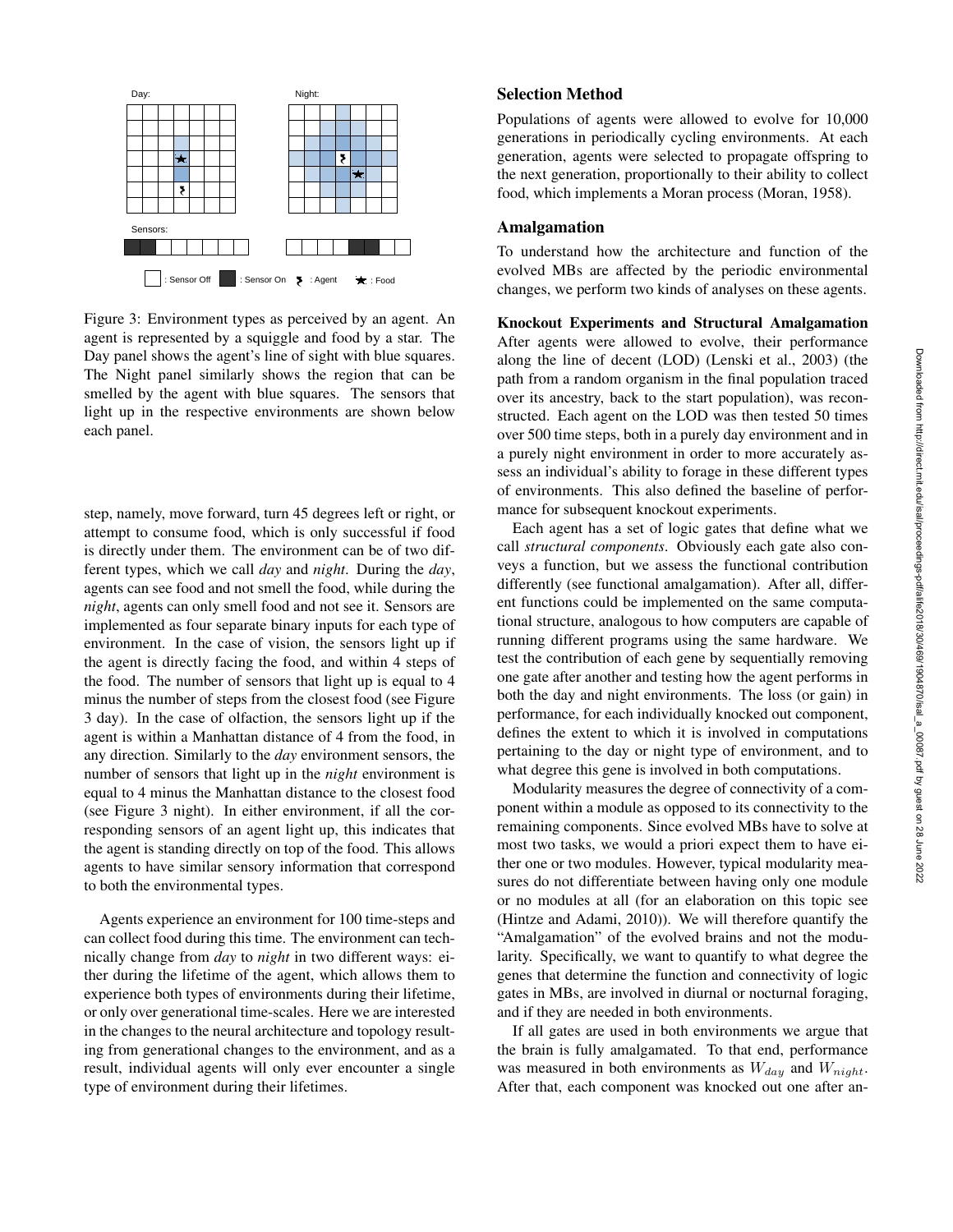other, and the performance after each knockout in each environment was assessed as  $K_{dau,i}$  and  $K_{night,i}$  (where i indicates the index of each component). We can now quantify the contribution of each component  $i$  to the performance of day and night as:

$$
\Delta W_{day,i} = W_{day} - K_{day,i} \tag{1}
$$

$$
\Delta W_{night,i} = W_{night} - K_{night,i} \tag{2}
$$

A gate  $(i)$  that contributes to only one type of environment, say the day, will have a high  $\Delta W_{day,i}$  and a low  $\Delta W_{night,i}$ . A gene that contributes to both types of environments, will however result in both delta values being high, while an obsolete or redundant gene will show no effect on the deltas. Additionally, we observed cases where, when genes are deleted, the performance of the agent in one or both environments increased, effectively creating negative values for  $\Delta W_{night,i}$  or  $\Delta W_{day,i}$ . Since we are only concerned with the degree of the effect the deleted gate has, we used the absolute of these delta values. The overlap or degree of amalgamation for each gene  $A_i$  can now be quantified as the lower of the values  $|\Delta W_{night,i}|$  and  $|\Delta W_{day,i}|$ for each gene i. The total degree of structural amalgamation  $(A<sub>S</sub>)$ , normalized to the number of genes N is thus:

$$
A_S = \frac{1}{N} \sum_{i=0}^{N} min(|\Delta W_{day,i}|, |\Delta W_{night,i}|)
$$
 (3)

A brain that has high  $A<sub>S</sub>$  is a highly amalgamated brain, in that more of its structural components are involved in the function of both types of environments.

State Transition Experiments and Functional Amalgamation We also analyzed the "experience" that brains have in both types of environments. The experience of a brain can be captured by recording the internal states of a brain. This is analogous to experiments done on natural organisms' brain states (Werner, 2009). In a nutshell, the state a brain is in at every moment defines the experience the brain has. Since we are working with digital organisms, we recorded the internal states of a brain at every single update as well as the states of the environment. We then reconstructed the brain state transition graph. This graph shows how each brain state transitions to the next one, based both on the sensory inputs the agent receives, and what the agent does. In this graph, each node represents a brain state (experience) and edges show the transitions from state to state given the inputs. By running the agent in different environments, we color coded which node was visited in what environment. We expect some states (experiences) to be visited only in one environment, while other states might be visited in both environments. This allows us to quantify how much each state of the brain is involved in experiencing and



Figure 4: Average fitness of agents from the LOD evolved in only the night environment (panel 1) or the day environment (panel 2) without any periodic changes. The fitness measured in the day environment is shown as a dashed line. The fitness in the night environment is shown as a solid line. Gray shadows indicate the standard error over all 40 replicates.

processing each environment (e.g. Fig 9). Functional amalgamation  $(A_F)$  is therefore V (the number of states visited in both environments) over  $N$  (the total number of states experienced):

$$
A_F = \frac{V}{N} \tag{4}
$$

## **Results**

We evolved populations of 100 agents starting with the day or night environment and switched the environments in periodic conditions (no switches, every 1 to 30 generations, 40, 50, 60, 70, 80, 90, 100, 150, 200, 250, 500, 750, 1000, 2500, and 5000 generations) over 10,000 generations. For each experimental condition, 40 replicates were performed. For each replicate the line of decent (LOD) was reconstructed (Lenski et al., 2003) and each agent on the LOD was tested in the day and night environment again.

When evolving agents in only the day or night environment we find that performance over evolutionary time converges to a maximum that is different for the day and night environment (see Figure 4). We conclude that in this computational model vision is the superior sense, since it does not require agents to forage for food as much as olfaction requires them to. This also shows that evolving from the night to the day environment is easier than the other way around, which creates an asymmetry within the experiment. However, this is also true for natural evolution, where the transitions between environments are often easier in one direction than the other.

Generally, agents experiencing environmental changes very often (up to about changes every 10 generations) keep improving their performance regardless of the transitions over the entire course of the experiment (see Figure 5 panel 1 and 2). Agents whose environment changes less often (every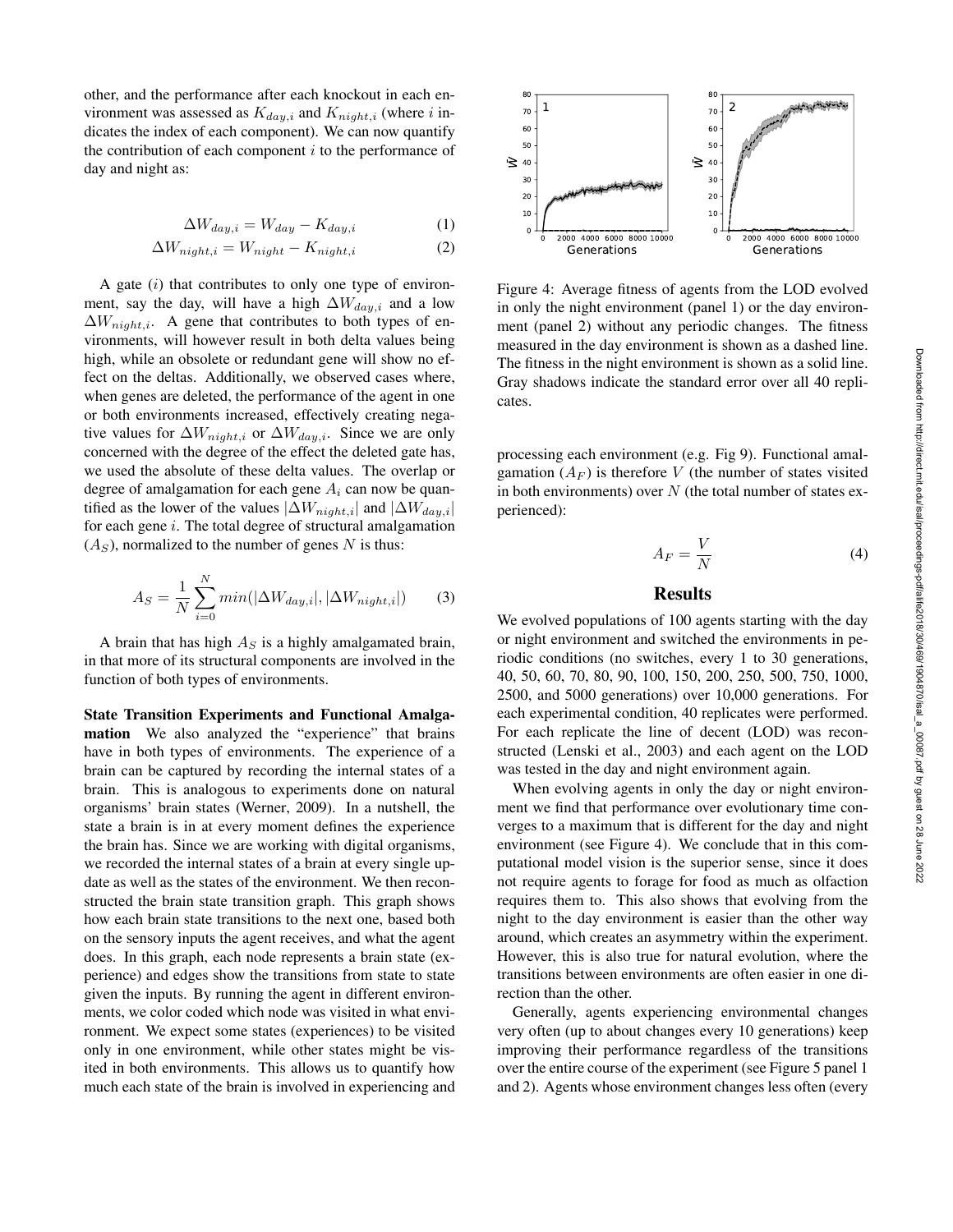20 to 50 generations) improve their performance less well. They encounter an occasional drop in fitness once in a new environment (see Figure 5 panel 3). However, they still manage to optimize their performance overall, just not to the degree they would have in a constant environment (compare to Figure 4) or if switches occurred more frequently (see Figure 5 panel 1 and 2). Lastly, if environmental switches happen rarely (above 100 generations) agents keep experiencing a drop in fitness once the environment switches, and they are not capable of improving their general performance further over time (see Figure 5 panel 4).



Figure 5: Average fitness of agents from the LOD evolved with periodic environmental switches 1) every 4 generations, 2) every 10, 3) every 50, and 4) every 100 generations. The fitness measured in the day environment is shown as a dashed line. The fitness in the night environment is shown as a solid line. Gray shadows indicate the standard error over all 40 replicates.

For an overview of the attained fitness in the last generation, i.e. the performance after 10,000 generations, for different periods between switches, see Figure 6.

These results confirm that when environments change rapidly enough agents can not only adapt to one environment at a time, but also adapt to the transition itself (Li and Wilke, 2004). We did not measure if the loss of function when transitioning to a new environment is in itself adaptive i.e. if the rate of function loss decreases over time. However, how this adaptation works in agents controlled by Markov Brains is likely to be different than in (Li and Wilke, 2004). This previous work used AVIDA (Ofria and Wilke, 2004) which evolves sequences of computer commands that control each individual. Rapidly changing environments cause



Figure 6: The average fitness of organisms starting their evolution in the day environment. The solid line shows their performance in the night environments, and the dashed line their performance in the day environment for different periods between switches (x axis) after 10,000 generations. Each data point is the average of 40 replicate experiments, error bars show the standard error.

those commands beneficial in one environment to be interspersed with commands that are beneficial in the other environment. Markov Brains do not have this sequential structure but instead form networks, which in our opinion much more closely resemble actual neural structures. The question now is how Markov Brains change structurally and functionally under these conditions.

## Structural Amalgamation

We defined the degree of structural amalgamation as the degree to which the computational components (logic gates) are used in both environments. We find that at the end of evolution, the degree of structural amalgamation depends strongly on the speed at which environments switch periodically (see Figure 7).



Figure 7: Structural amalgamation  $(A<sub>S</sub>)$  for agents evolved under different periodic conditions (x axes). Agents that started to evolve in the night environment are shown as a solid line, and agents that started to evolve in the day environment are shown as dashed lines. Error bars indicate the standard error. Observe that the left most x-value (0) represents agents that never experienced any environmental change, and thus don't exhibit any structural amalgamation.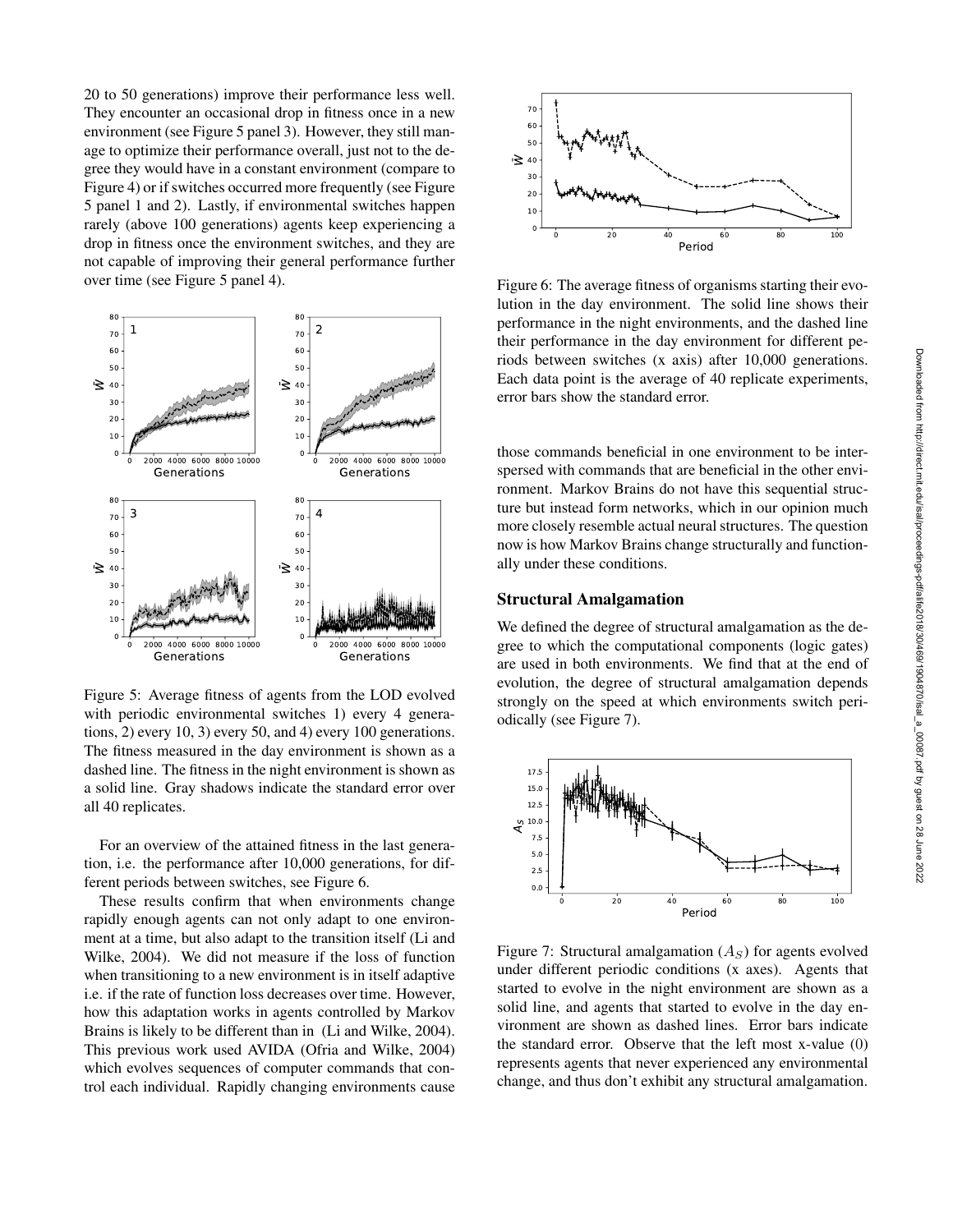This result shows that fast changing environments indeed cause structural components of the brain to be used in both environments, while no changes or rarely changing environments do not cause structural amalgamation. This is not too surprising once the selection pressures these agents experience are considered. After a switch in environment, the selection pressure for components involved in the previous environment is lost, and thus genes (gates) start to drift. The only way this drift could be halted is by ensuring that these components are now also useful in the new environment.

#### Functional Amalgamation

As explained before, amalgamating the structural components of the brain does not imply that functions have to overlap or become intertwined as well. At the same time, structural amalgamation also does not preclude this from happening. We find that the degree of functional amalgamation does not depend on the frequency of periodic transitions (see Figure 8) and is generally low (less than 30% of states are experienced in both environment).



Figure 8: Functional amalgamation  $(A_F)$  for agents evolved under different periodic conditions (x axes). Agents that started to evolve in the night environment are shown as a solid line, and agents that started to evolve in the day environment are shown as dashed lines. Error bars indicate the standard error.

## **Discussion**

We showed that MBs evolved to control an agent in periodically switching environments, adapt not only to each environment anew after a switch, but also experience structural and functional reorganization due to the switches. As long as environments change frequently enough (less than 50 generations in each environment) agents do not experience a significant loss in fitness after a switch, and can improve fitness over many switches. Natural organisms probably experience spontaneous or periodic switches on much larger timescales, however natural organisms certainly evolve much slower than the digital ones we used here. We argue that these two effects balance each other and that our results apply to natural organisms qualitatively if not necessarily quantitatively.

The difference between structural and functional amalgamation is an important observation. While agents amalgamate their components (genes/gates) to be used in both environments, they evolve to have state to state transitions organized so that states used in one context are separated from states used in another. In hindsight this might not be too surprising, since this form of organization separates mental states from each other as much as possible; environments are experienced differently instead of similarly. Also, at every time point, MBs can only be in one particular state, and a new input will change the state of the brain to a new state, given the current one. As a consequence, specific states can only be reached by a specific sequence of inputs. When the agent finds itself in a new environment that works differently than the one it evolved in, it is unlikely that a similar sequence of inputs will ever be observed. Instead, a different stream of inputs will necessarily lead to a different sequence of brain states.

What is particularly surprising, is the finding that even brains that have never experienced a different environment, also do not have significant functional amalgamation (see Figure 7 no transitions). Brains that have only evolved in one environment have no direct selection pressure against functional amalgamation. As a consequence, there should be no particular preference or aversion to functional amalgamation, however we still observe that only a few states are shared between both environments. This suggests that agents experience the environment they are evolved in properly, but when they encounter a new environment, they are experiencing distinctively different states. Again, figuratively speaking, when you see something unknown, instead of trying to explain how this new perception fits to something you already know you instead conclude that you haven't seen this before. The state to state transitions for evolved MBs resemble this principle. Observe that this is at best a loose analogy, albeit an interesting one.

We predict that sufficiently short periodic environmental changes should have a similar amalgamating effect on the structure of natural brains while preserving functional separation. Analyzing the anatomy of natural brains across differently evolved species should reveal this principle to be applicable to natural organisms as well.

Further investigations will consider the effect of periodic and aperiodic switching of environments on the evolvability and robustness of the computational systems. Similarly, we are curious about the effect of periodic transitions on agents that experience both the day and night environment during their lifetime. These studies will shed more light on the effect of evolutionary transitions on neural architectures.

#### References

Bohm, C., CG, N., and Hintze, A. (2017). MABE (modular agent based evolver): A framework for digital evolution research. *Proceedings of the European Conference of Artificial Life*.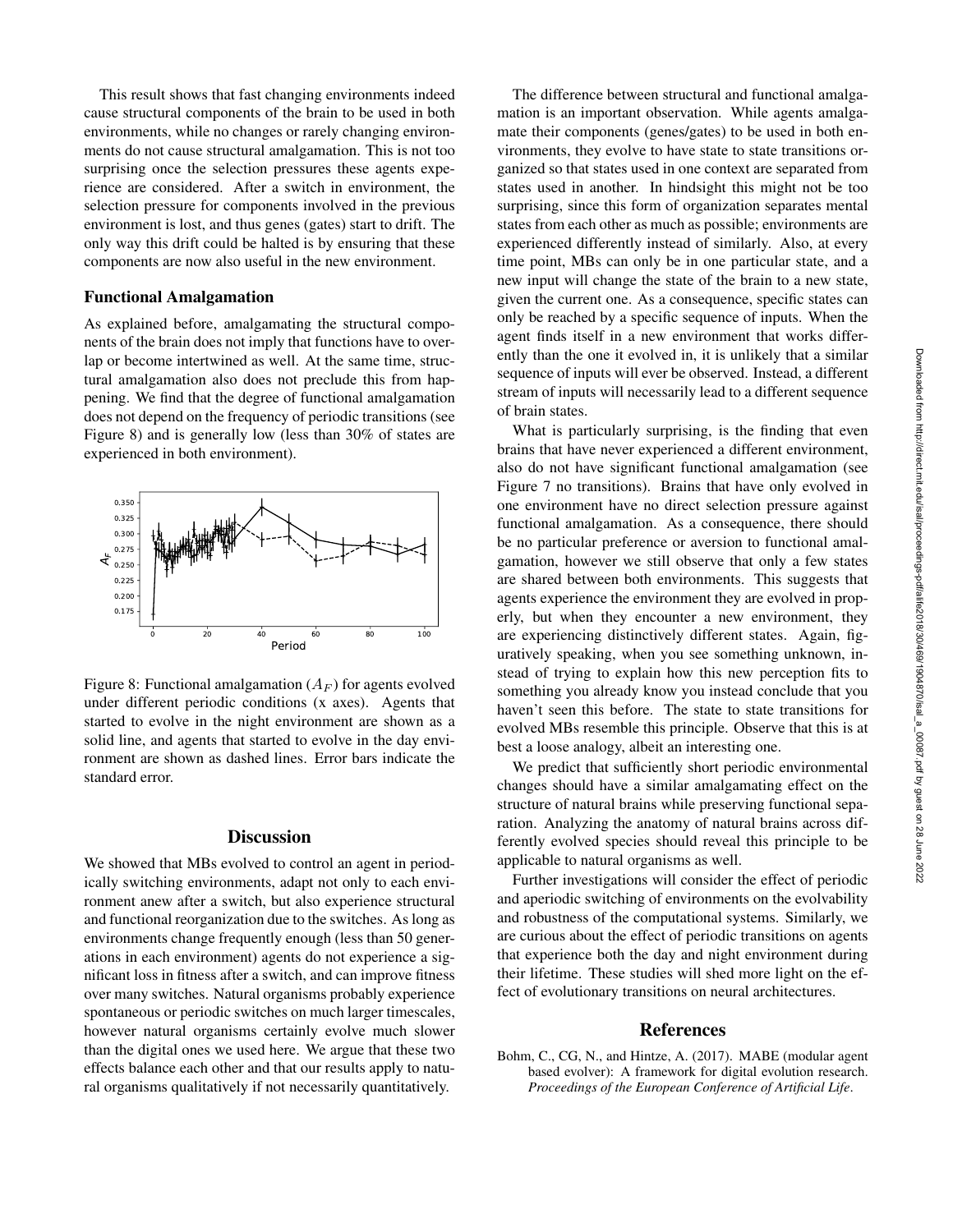

Figure 9: A state to state transition graph for an agent evolved only in the night environment. The nodes represent individual brain states and their corresponding actions (E eating, M for moving forward, R for turning right, and L for turning left). Arrows are labeled according to the sensory inputs experienced during the lifetime of the agent. A label starting with O indicates an olfactory input, while V indicates a vision signal. The number trailing the O or V specifies the distance of the food. After testing the agent multiple times in both environments, the states experienced during the day environment are colored in blue, and the night environment colored in red. The states visited in both environments are colored in green. The width of the edges indicates how often each transition was observed relatively to each other. Agents start in state 0.

- Edlund, J. A., Chaumont, N., Hintze, A., Koch, C., Tononi, G., and Adami, C. (2011). Integrated information increases with fitness in the evolution of animats. *PLoS computational biology*, 7(10):e1002236.
- Ellefsen, K. O., Mouret, J.-B., and Clune, J. (2015). Neural modularity helps organisms evolve to learn new skills without forgetting old skills. *PLoS Comput Biol*, 11(4):e1004128.
- Gerkema, M. P., Davies, W. I., Foster, R. G., Menaker, M., and Hut, R. A. (2013). The nocturnal bottleneck and the evolution of activity patterns in mammals. *Proceedings of the Royal Society of London B: Biological Sciences*, 280(1765):20130508.
- Hintze, A. and Adami, C. (2008). Evolution of complex modular biological networks. *PLoS Comput Biol*, 4(2):e23.
- Hintze, A. and Adami, C. (2010). Modularity and anti-modularity in networks with arbitrary degree distribution. *Biology direct*, 5(1):32.
- Hintze, A., Edlund, J. A., Olson, R. S., Knoester, D. B., Schossau, J., Albantakis, L., Tehrani-Saleh, A., Kvam, P., Sheneman, L., Goldsby, H., et al. (2017). Markov brains: A technical introduction. *arXiv preprint arXiv:1709.05601*.
- Hüsken, M., Igel, C., and Toussaint, M. (2002). Task-dependent evolution of modularity in neural networks. *Connection Science*, 14(3):219–229.
- Kashtan, N. and Alon, U. (2005). Spontaneous evolution of modularity and network motifs. *Proceedings of the National Academy of Sciences of the United States of America*, 102(39):13773–13778.
- Kvam, P., Cesario, J., Schossau, J., Eisthen, H., and Hintze, A. (2015). Computational evolution of decision-making strategies. *arXiv preprint arXiv:1509.05646*.
- Laakso, J., Kaitala, V., and Ranta, E. (2001). How does environmental variation translate into biological processes? *Oikos*, 92(1):119–122.
- Lenski, R. E., Ofria, C., Pennock, R. T., and Adami, C. (2003). The evolutionary origin of complex features. *Nature*, 423(6936):139–144.
- Li, Y. and Wilke, C. O. (2004). Digital evolution in time-dependent fitness landscapes. *Artificial Life*, 10(2):123–134.
- Maor, R., Dayan, T., Ferguson-Gow, H., and Jones, K. (2017). Temporal niche expansion in mammals from a nocturnal ancestor after dinosaur extinction. *bioRxiv*, page 123273.
- Marstaller, L., Hintze, A., and Adami, C. (2013). The Evolution of Representation in Simple Cognitive Networks. *Neural Computation*, 25(8):2079–2107.
- Misevic, D., Ofria, C., and Lenski, R. E. (2006). Sexual reproduction reshapes the genetic architecture of digital organisms. *Proceedings of the Royal Society of London B: Biological Sciences*, 273(1585):457–464.
- Moran, P. A. P. (1958). Random processes in genetics. In *Mathematical Proceedings of the Cambridge Philosophical Society*, volume 54, pages 60–71. Cambridge Univ. Press.